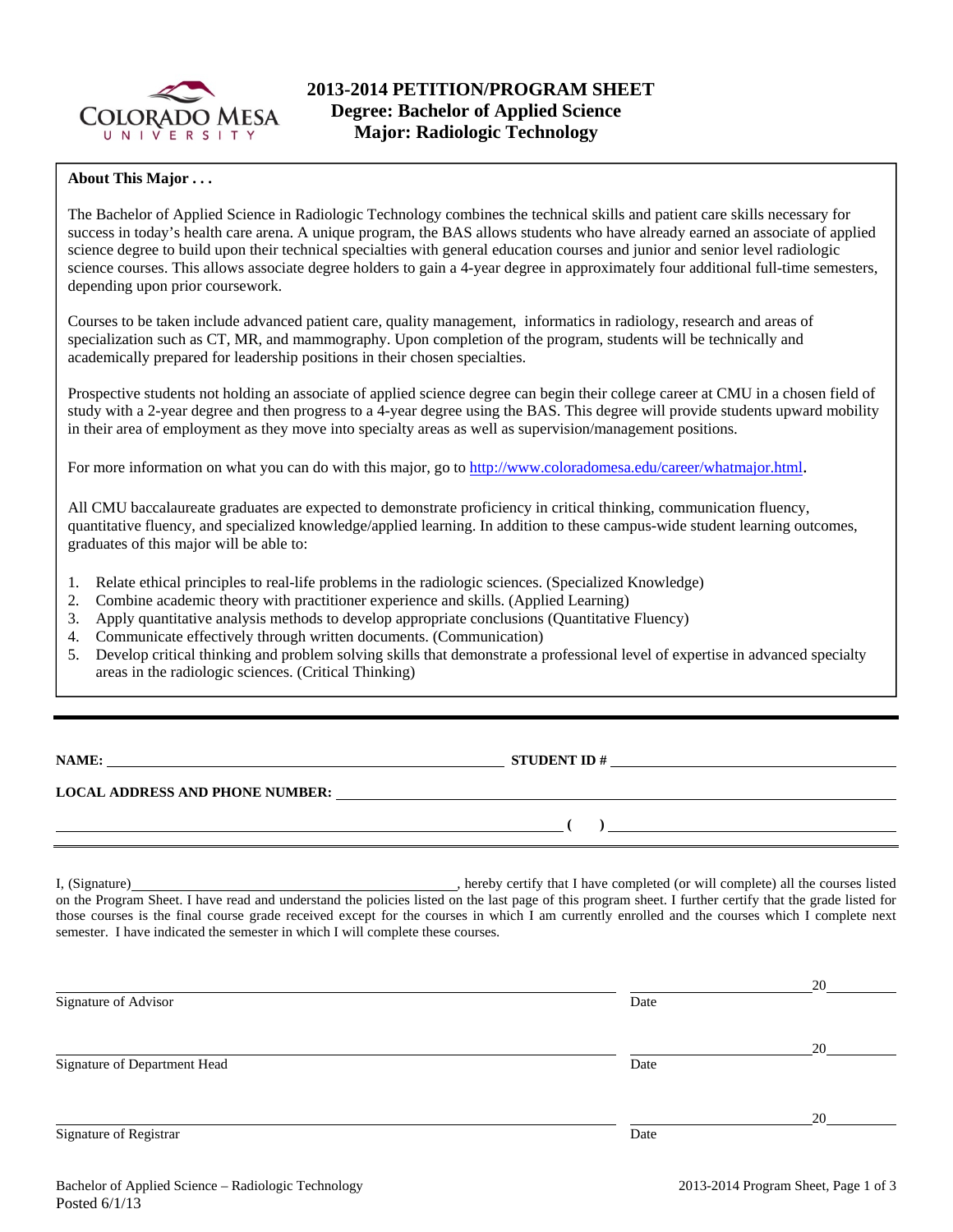#### **Students should work closely with a faculty advisor when selecting and scheduling courses prior to registration.**

Degree Requirements:

- An AAS in Radiologic Technology from an accredited college must be held by students entering this program. Please note the special requirement section on page 3.
- Students must earn 120 semester hours total and meet the academic residency requirements to earn a baccalaureate degree at Colorado Mesa University.
- 33upper division credits (A minimum of 15 taken at the 300-400 course levels within the major at CMU).2.00 cumulative GPA or higher in all CMU coursework
- 2.00 cumulative GPA or higher in coursework toward the major content area
- Pre-collegiate courses (usually numbered below 100) cannot be used for graduation.
- A student must follow the CMU graduation requirements either from 1) the program sheet for the major in effect at the time the student officially declares a major; or 2) a program sheet for the major approved for a year subsequent to the year during which the student officially declares the major and is approved for the student by the department head. Because a program may have requirements specific to the degree, the student should check with the faculty advisor for additional criteria. It is the student's responsibility to be aware of, and follow, all requirements for the degree being pursued. Any exceptions or substitutions must be approved by the student's faculty advisor and Department Head.
- When filling out the program sheet a course can be used only once.
- See the "Undergraduate Graduation Requirements" in the catalog for additional graduation information.

| <b>GENERAL EDUCATION REQUIREMENTS</b> (31 semester hours)                                                                                                         |               |                         |
|-------------------------------------------------------------------------------------------------------------------------------------------------------------------|---------------|-------------------------|
| See the current catalog for a list of courses that fulfill the requirements                                                                                       |               |                         |
| below. If a course is on the general education list of options and a                                                                                              |               |                         |
| requirement for your major, you must use it to fulfill the major                                                                                                  |               |                         |
| requirement and make a different selection within the general education                                                                                           |               |                         |
| requirement.                                                                                                                                                      |               |                         |
| Course No Title                                                                                                                                                   |               | Sem.hrs Grade Term/Trns |
|                                                                                                                                                                   |               |                         |
| <b>English</b> (6 semester hours, must receive a grade of "C" or better and                                                                                       |               |                         |
| must be completed by the time the student has 60 semester hours.)                                                                                                 |               |                         |
| <b>ENGL 111 English Composition</b>                                                                                                                               | 3             |                         |
| <b>ENGL 112 English Composition</b>                                                                                                                               | $\mathcal{E}$ |                         |
|                                                                                                                                                                   |               |                         |
| <b>Math: Math 110 or higher</b> (3 semester hours, must receive a grade of<br>"C" or better, must be completed by the time the student has 60 semester<br>hours.) |               |                         |
| *3 credits of MATH 113 apply to the General Ed requirements and 1<br>credit applies to elective credit                                                            |               |                         |
| <b>Humanities</b> (3 semester hours)                                                                                                                              |               |                         |

**Natural Sciences** (7 semester hours, one course must include a lab)

\_\_\_\_\_\_ \_\_\_\_ \_\_\_\_\_\_\_\_\_\_\_\_\_\_\_\_\_\_\_\_\_\_\_\_ \_\_\_\_ \_\_\_\_\_ \_\_\_\_\_\_\_\_

\_\_\_\_\_\_ \_\_\_\_ \_\_\_\_\_\_\_\_\_\_\_\_\_\_\_\_\_\_\_\_\_\_\_\_ \_\_\_\_ \_\_\_\_\_ \_\_\_\_\_\_\_\_  $\_\_\_\_$   $\_$ 

**History** (3 semester hours)

| <b>TITOL</b> |  |  |  |
|--------------|--|--|--|
| 1 I I V 1    |  |  |  |

Course No Title Sem.hrs Grade Term/Trns

**Fine Arts** (3 semester hours)

# \_\_\_\_\_\_ \_\_\_\_ \_\_\_\_\_\_\_\_\_\_\_\_\_\_\_\_\_\_\_\_\_\_\_\_ \_\_\_\_ \_\_\_\_\_ \_\_\_\_\_\_\_\_ **OTHER LOWER DIVISION REQUIREMENTS** (6 semester hours)

|          | <b>Kinesiology</b> (3 semester hours) |  |
|----------|---------------------------------------|--|
| KINE 100 | Health and Wellness                   |  |
| KINA 1   |                                       |  |
| KINA 1   |                                       |  |

\_\_\_\_\_\_ \_\_\_\_ \_\_\_\_\_\_\_\_\_\_\_\_\_\_\_\_\_\_\_\_\_\_\_\_ \_\_\_\_ \_\_\_\_\_ \_\_\_\_\_\_\_\_

**Applied Studies** (3 semester hours)

## **FOUNDATION COURSES (11 semester hours)**

| 3                                         |  |
|-------------------------------------------|--|
|                                           |  |
| BIOL 210L Anatomy and Physiology II Lab 1 |  |
|                                           |  |
|                                           |  |

#### **B.A.S. RADIOLOGIC TECHNOLOGY MAJOR REQUIREMENTS**

| (24 semester hours) |                                                                    |                               |  |
|---------------------|--------------------------------------------------------------------|-------------------------------|--|
|                     | Core Courses (13 Semester Hours)                                   |                               |  |
| RTEC 320            | Informatics in Rad. Tech.                                          | 2                             |  |
| RTEC 365            | <b>Advanced Patient Care</b>                                       | 3                             |  |
| <b>RTEC 460</b>     | <b>Quality Management</b>                                          | 3                             |  |
| <b>NURS 415</b>     | <b>Business of Health Care</b>                                     | 2                             |  |
| <b>RTEC 494</b>     | Capstone/Research                                                  | 3                             |  |
|                     | <b>Choose from one of the following groups:</b> (5 semester hours) |                               |  |
| <b>RTEC 450</b>     | Mammography I                                                      | $\overline{2}$                |  |
| <b>RTEC 470</b>     | Mammography II                                                     | 3                             |  |
| RTEC 452            | CV Interventional I                                                | $\mathfrak{D}_{\mathfrak{p}}$ |  |
| <b>RTEC 472</b>     | <b>CV</b> Interventional II                                        | 3                             |  |
| <b>RTEC 454</b>     | Computed Tomography I                                              | 2                             |  |
| <b>RTEC 474</b>     | Computed Tomography II                                             | 3                             |  |
| <b>RTEC 456</b>     | Magnetic Resonance I                                               | 2                             |  |
| <b>RTEC 476</b>     | Magnetic Resonance II                                              | 3                             |  |
|                     | The following courses must be taken as part of the specialization  |                               |  |

**The following courses must be taken as part of the specialization** 

RTEC 480 Clinical Specialization I 3 \_\_\_\_\_ \_\_\_\_\_\_\_\_ RTEC 490 Clinical Specialization II 3 \_\_\_\_\_ \_\_\_\_\_\_\_\_

**Electives** (12 semester hours; 9 must be Upper Division credits. All college level courses appearing on your final transcript, **not listed above** that will bring your total semester hours to 120 hours. Students enrolled in CT or MR specialization courses must take RTEC 325 and 327).

| RTEC 325 | <b>Cross Sectional Anatomy</b><br>RTEC 327 Cross Sectional Anatomy | $\mathcal{L}$ |  |
|----------|--------------------------------------------------------------------|---------------|--|
|          |                                                                    |               |  |
|          |                                                                    |               |  |